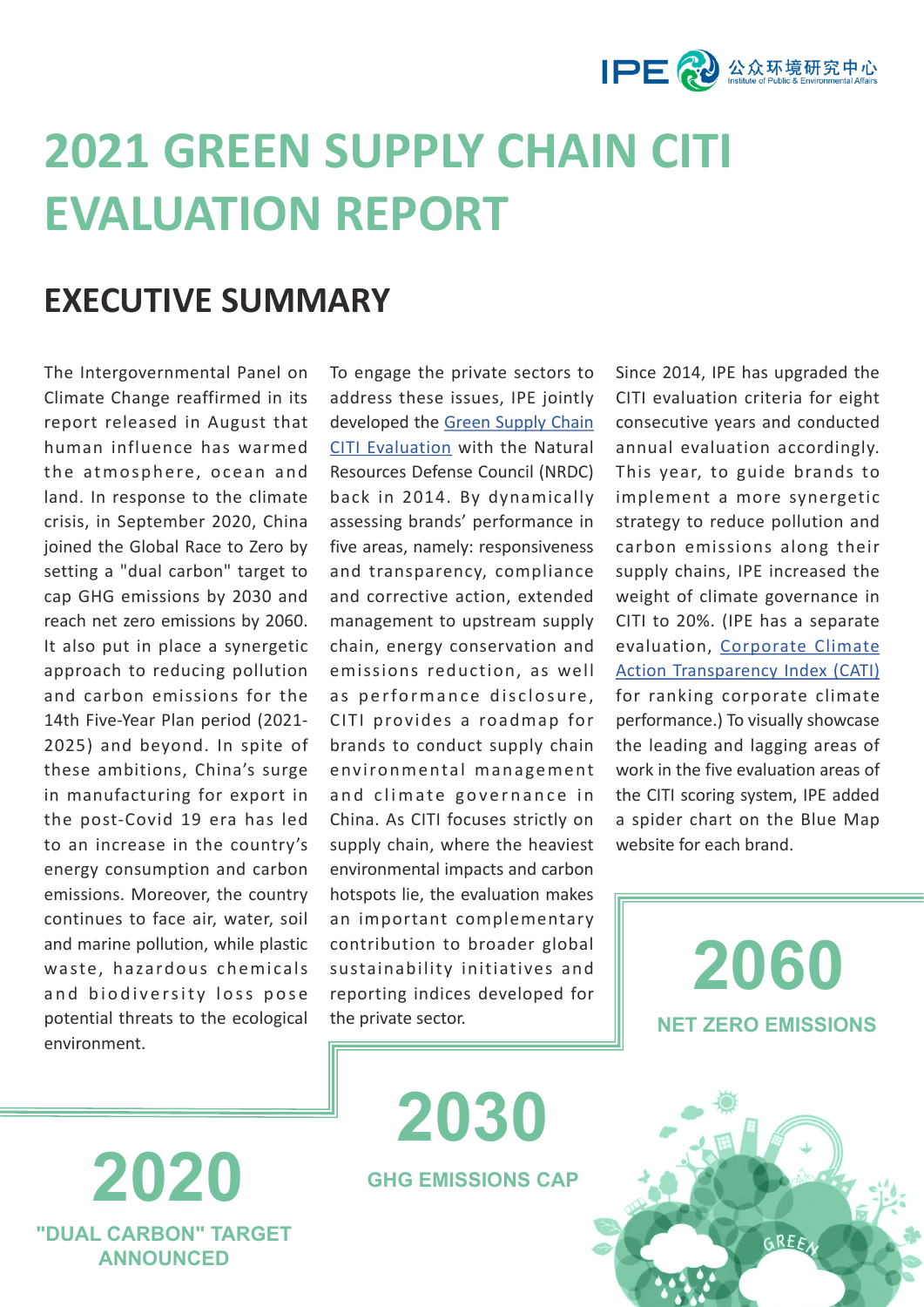### **EVALUATION RESULTS**

[Results from this year's evaluation](http://wwwen.ipe.org.cn/GreenSupplyChain/CITI.html)  which covered **613** brands from **21** industries showed continuing high performance by leading brands from the IT and textile & apparel industries, including Apple, Dell, Levi's, C&A, Cisco, Nike, Inditex, Primark, Adidas, Foxconn, Target and VF, who continued their high achievements in promoting supply chain compliance and driving emissions reductions. In addition, Kao, P&G, Schaeffler and Danone from the personal care, automotive parts and food & beverage industries also improved their supply chain management in 2021. An unprecedented **7** Chinese brands, namely Huawei, Avary Holding, Lenovo, Landsea Holding, Li-Ning, Grandblue and Esquel entered this year's Top 50 list alongside these multinationals. Three new brands — Lenovo, the Very Group and Kao — joined 21 other multinationals to publicly disclose their supplier lists, adding to a total of **2,417** Chinese suppliers identified for the public via the [Green Supply Chain Map](http://wwwen.ipe.org.cn/MapBrand/Brand.aspx?q=6) launched by IPE and NRDC in 2018.

For many years, brands have either relied on annual audits to oversee supply chain performance or limited their scope to overseeing only their direct suppliers. Now it is more important than ever that they mature their supply chain oversight and extend both environmental management and carbon governance to **further upstream** in their supply chain, where the bulk of the impacts and emissions lie. As has been explained above, CITI provides a practical roadmap for brands who source from China to undertake such measures and rewards substantial points in this regard for targeting upstream material manufacturers. Increasingly, leading brands have begun to undertake this effort, such as a handful of apparel brands that have collected the lists of dye and auxiliary manufacturers, logistics and freight suppliers, as well as wastewater treatment plants and solid waste (including hazardous waste) treatment facilities used by their suppliers and started to monitor their performance.

Reflecting important progress on greenhouse gas emissions measurement and reporting, **25** brands required suppliers to measure and publicly disclose their energy and water consumption, greenhouse gas, wastewater and air pollutant emissions, energy efficiency targets and progress towards them, as well as solid waste (including hazardous waste) generation and transfer data via IPE's Blue Map website. Among them, Apple, C&A, Dell, Levi's and New Balance began to require their suppliers to conduct environmental and carbon management of their own supply chain by pushing their own suppliers to start measuring and disclosing relevant data.

Finally, as in previous years, we happily bring attention to several leading textile brands such as Inditex and C&A who created labels and displayed posters in stores, directing public attention to their efforts to reduce environmental impacts and carbon footprints along the supply chain.

In spite of this progress, nearly half of the brands scored by IPE — **309** brands — scored 5 points or less in this year's evaluation, indicating they are doing nothing significant to oversee or curtail their supplier environmental impacts.

#### **CITI Impact as of December 2021**

**15,928** facilities engaged with IPE regarding their violation records or environmental information disclosure

**5,944** Green Choice Audits (GCA) conducted to verify the effectiveness of suppliers' rectification measures

**5,387** sets of annual carbon & pollutant release and transfer registry (PRTR) data disclosed

**29,312** facilities employed Blue EcoChain to monitor their own environmental performance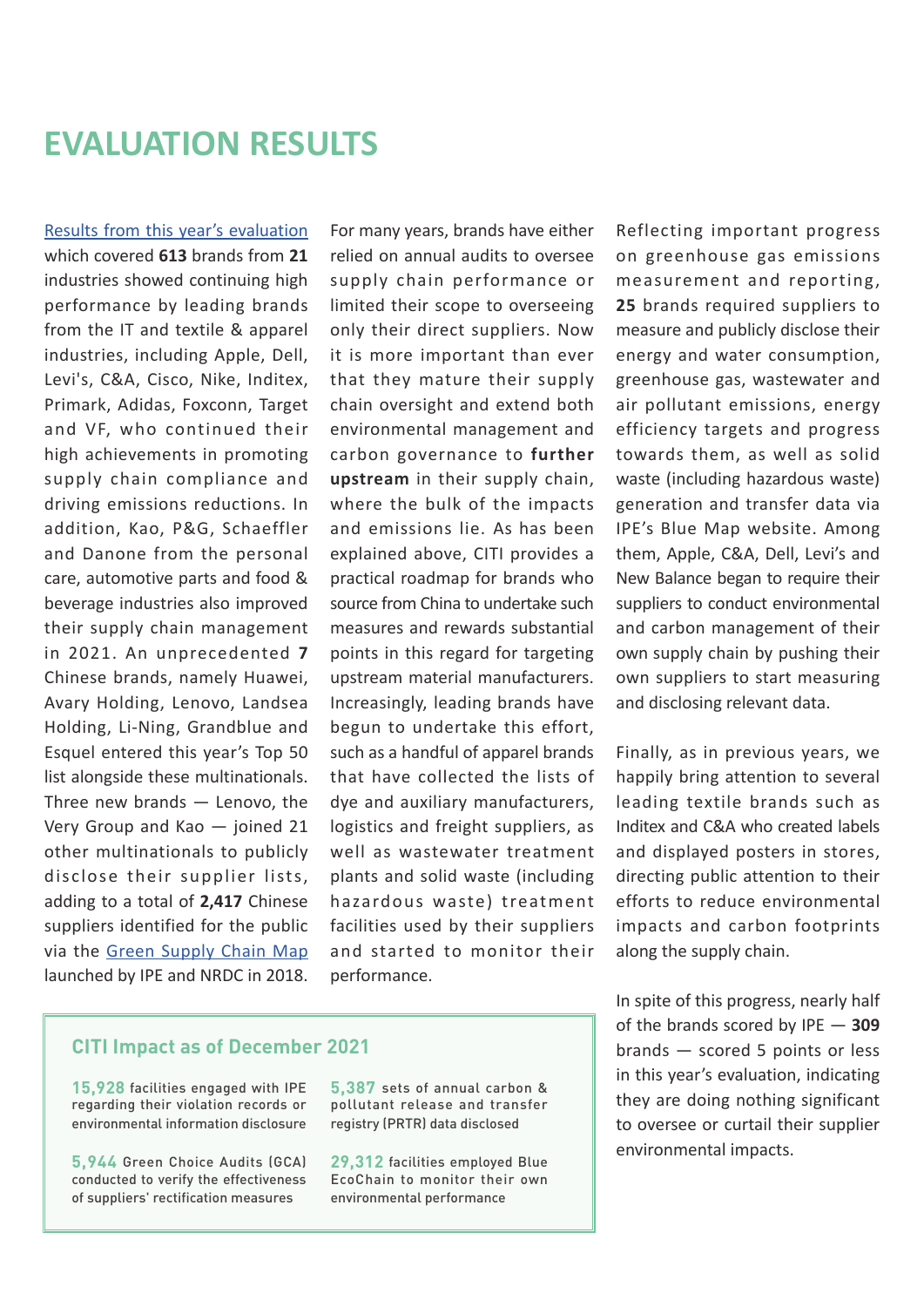### **RECOMMENDATIONS**

For the upcoming year of 2022, in the face of the strengthened environmental law enforcement and the pressure to meet China's "dual carbon" targets, IPE recommends the following:

- **Brands who have yet to oversee their supply chain** should begin by immediately identifying their lists of suppliers and screen their compliance status with IPE's [Blue Map database](http://wwwen.ipe.org.cn/IndustryRecord/Regulatory.html?keycode=4543j9f9ri334233r3rixxxyyo12), which collects and showcases the environmental violations of over 10 million facilities in China;
- Brands who have made a modest start should accelerate their efforts by employing automated tools such as the [Blue EcoChain](http://wwwen.ipe.org.cn/GreenSupplyChain/GreenEcologyChain.html) developed by IPE to extend the screening scope and frequency, and track the supply chain performance in a more dynamic manner;
- Brands who scored well overall should prioritize greater efforts to focus on upstream in their supply chain where the bulk of environmental impacts and carbon footprints lie and require suppliers to oversee their own supply chain performance to magnify the impact of this effort;

Finally, IPE recommends that in 2022, all brands make it a top priority to calculate carbon emissions from their supply chain in China, set clear and ambitious emissions reduction and supplier engagement targets accordingly, and track the progress in their reductions. Brands should also require their suppliers to measure and publicly disclose their own greenhouse gas emissions, set reduction targets, track progress, and reduce their emissions.

#### **Evaluating brands' environmental** management of their supply chains in China  $(2014 - 2021)$  $\rightarrow$ Responsiveness WEIGHTING  $R_{\rm I}$ Transparency Respond to public inquiries regarding supply chain environmental violations; Publish supplier list in China to receive public supervision Compliance **WEIGHTING**  $\mathcal{R}_{I}$ Corrective Screen suppliers' environmental Actions compliance performance in China; Require suppliers to take corrective actions and issue public explanations WEIGHTING 32<sup>°</sup> **Extend Green Supply Chain Extend responsible management** Practice to of chemical suppliers, logistics Upstream suppliers, and wastewater and solid waste: Push direct suppliers to control environmental risks along their own supply chains in China **WEIGHTING** Enerav conservation Push suppliers to reduce their energy  $8<sub>k</sub>$ use and carbon footprint AND Emissions disclose energy and carbon data; Reduction Push suppliers to reduce resource use and pollutant emissions AND disclose pollutant release and transfer data Promote **WEIGHTING** Public Green Choices Guide the public into choosing products made by supply chains with comparatively superior environmental performance